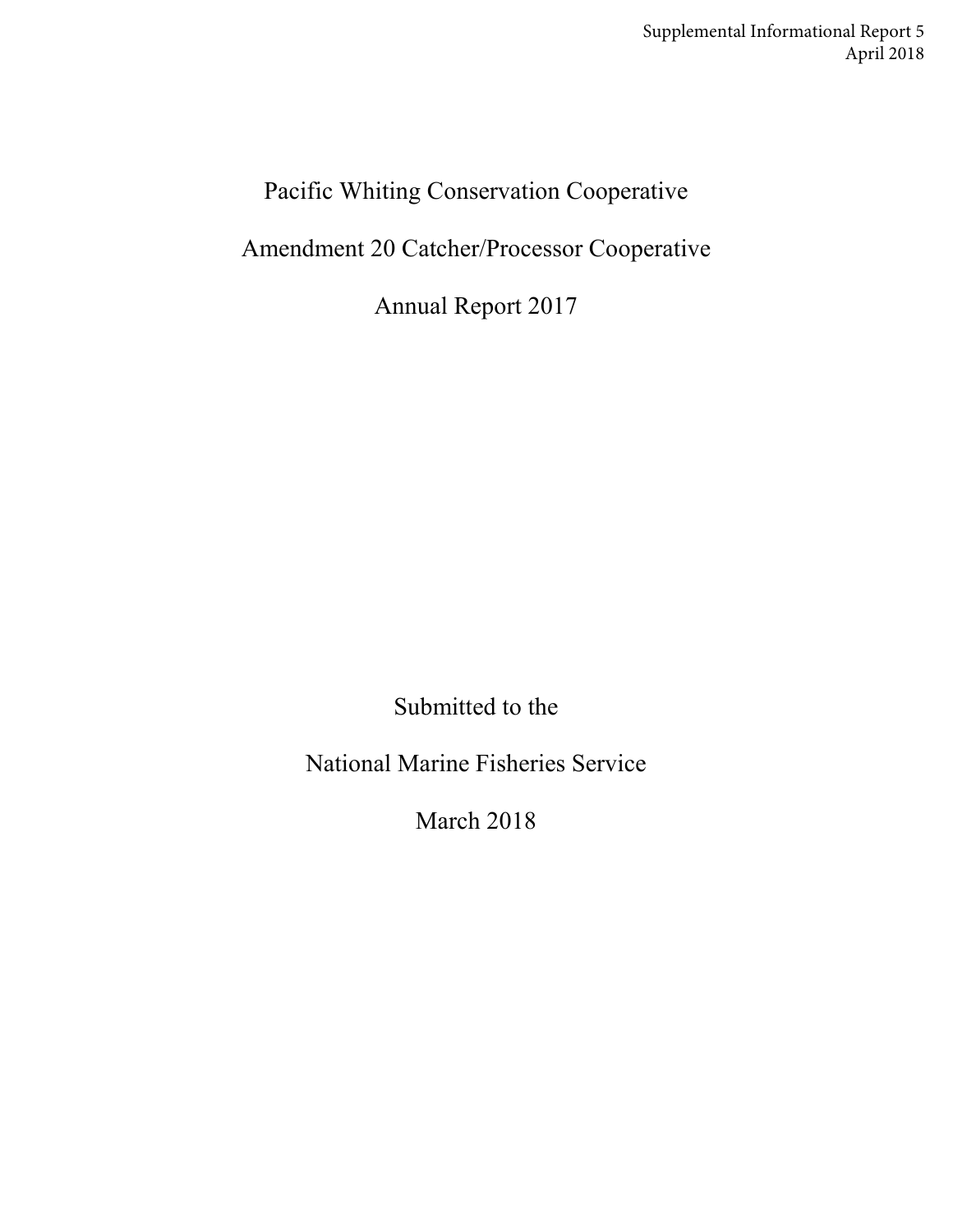## **Pacific Whiting Conservation Cooperative Final Annual Report for 2017**

#### **Introduction**

In 1997, the owners of the catcher/processor  $(C/P)$  vessels operating in the Pacific whiting fishery formed a fishing cooperative to coordinate harvesting efforts. This research and harvesting cooperative is the Pacific Whiting Conservation Cooperative (PWCC). A private contract dictates the activities of the PWCC and a harvest agreement facilitates efficient management and accurate accounting of harvest by the PWCC and PWCC member companies.

In 2011, rationalization of the US Pacific coast groundfish trawl fishery was implemented via Amendments 20 and 21 to the Pacific Coast Groundfish Fishery Management Plan. National Marine Fisheries Service (NMFS) summarized the significant effects of Amendment 20 on the shoreside groundfish trawl and mothership whiting fisheries, as well as the effect on the C/P fishery in the September 2, 2011 proposed rule for the Program Improvement and Enhancement (PIE) Rule:

"In January 2011, NMFS and the Pacific Fishery Management Council set up a new management program called the trawl rationalization program. This program significantly changes how two of these groups work. Shore trawlers now fish under their own set of individual species quotas by vessel…. [T]he mothership fishery works as a coop where catcher-vessels and motherships work together collectively. The catcherprocessor fleet continues as a single coop."

Trawl rationalization regulations require a final report of the prior year's fishery be submitted to NMFS and the Pacific Fishery Management Council in March the following year.

#### **Purpose of Report**

This report is intended to disclose all information required or identified in Federal Regulations at 50 CFR 660.113(d)(3). The table in this report is largely self-explanatory. The catch data in this report was provided by Sea State, Inc. and was obtained from the NMFS – At-Sea Hake Observer Program. Prior to trawl rationalization, NMFS provided a similar report, but with catch information at the sector level (rather than individual vessel information). Catch information at the C/P-vessel level was and is known by NMFS. Therefore, production of this more detailed report by the PWCC should reduce NMFS workload and cost burden.

#### **Reporting Requirements**

Federal regulations (50CFR660.113(d)(3)) detail the report requirements:

"(3) Annual coop report. The designated coop manager for the C/P coop must submit an annual report to NMFS and the Council by March 31 each year, before a coop permit is issued for that year. The annual coop report will contain information about the previous year's fishery, including: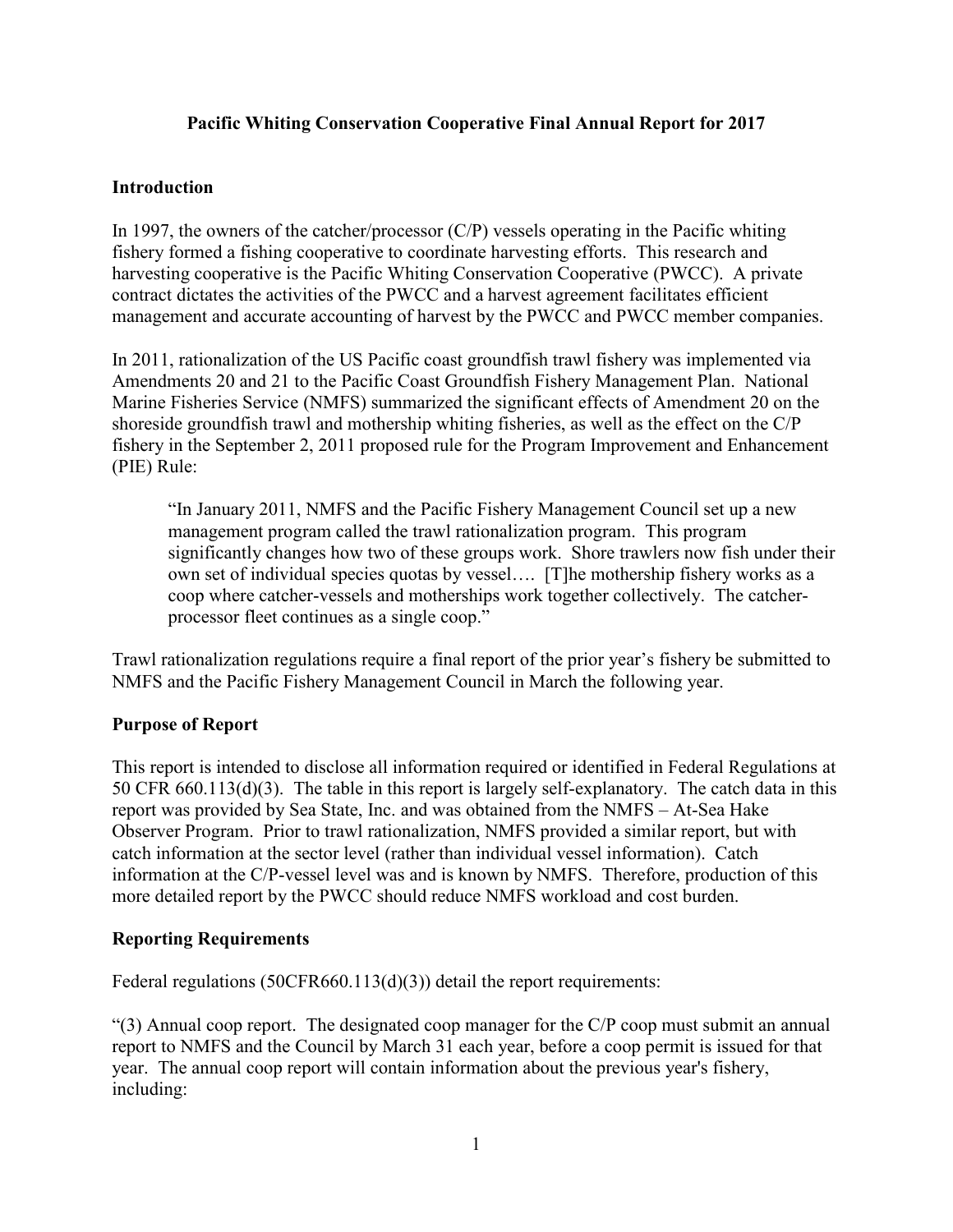(i) The C/P sector's annual allocation of Pacific whiting;

(ii) The C/P coop's actual retained and discarded catch of Pacific whiting, salmon, Pacific halibut, rockfish, groundfish, and other species on a vessel-by-vessel basis;

(iii) A description of the method used by the C/P coop to monitor performance of cooperative vessels that participated in the fishery;

(iv) A description of any actions taken by the C/P coop in response to any vessels that exceed their allowed catch and bycatch; and

(v) Plans for the current year's C/P coop fishery, including the companies participating in the cooperative, the harvest agreement, and catch monitoring and reporting requirements."

# **A. C/P Sector's Annual Allocation of Pacific Whiting**

In May 2017, NMFS issued the C/P cooperative permit, which was effective on May 15, 2017. As specified at 50 CFR 660.160(c) "The C/P Coop Program allocation of Pacific whiting is equal to the catcher/processor sector allocation. Only a single coop may be formed in the catcher/processor sector with the one permitted coop receiving the catcher/processor sector allocation." For 2017, the C/P sector amounts of Pacific whiting and non-whiting groundfish species with allocations are as follows (per NMFS, Initial Administrative Determination Notice of Right to Appeal, April 28, 2017):

| 2017 C/P sector initial |         |             |
|-------------------------|---------|-------------|
| allocations             | mt      | pounds      |
| Pacific whiting         | 123,312 | 271,856,425 |
| Pacific ocean perch     | 12.7    | 27,999      |
| Widow rockfish          | 411.2   | 906.541     |
| Darkblotched rockfish   | 16.4    | 36,156      |
| Canary rockfish         | 16.0    | 35,274      |

The US Treaty Tribal allocation was initially 77,251 mt (17.5 percent of the US TAC), which accounted for a request from the Makah Tribe. NMFS reapportioned 41,000 mt in September 2017 (leaving a tribal allocation of 36,251 mt). This action increased the C/P sector whiting allocation to 137,252 mt.

On May 12, 2017, NMFS provided an additional 3.5 mt of Pacific ocean perch to the CP sector, increasing the allocation to 16.2 mt. On July 5, 2017, an additional 12.5 mt of POP and 25 mt of darkblotched rockfish to the CP sector, increasing allocations for these species to 28.7 mt and 41.4 mt, respectively. On August 30, 2017, based on actions by the Mothership sector, NMFS provided an additional 47 mt of widow rockfish to the CP sector, increasing the allocation to 458.2 mt.

## **B. C/P Cooperative's Actual Retained and Discarded Catch of Pacific Whiting, Salmon, Pacific Halibut, Rockfish, Groundfish, and Other Species on a Vessel-by-Vessel Basis**

Complete catch data for 2017 is provided in Table 1. Species are grouped per the advice of NMFS.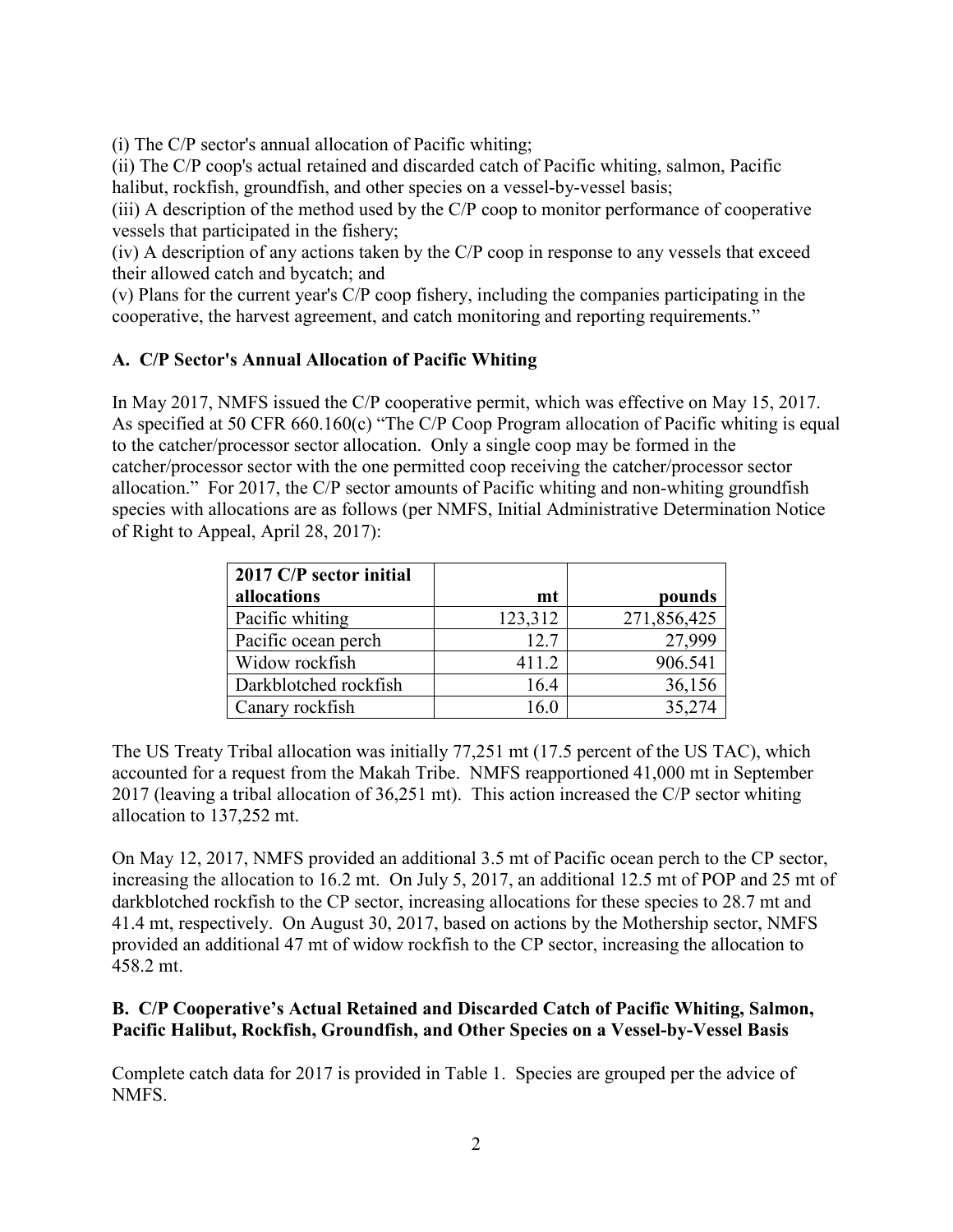# **C. Description of the Method Used by the C/P Cooperative to Monitor Performance of Cooperative Vessels that Participated in the Fishery**

Each vessel in the C/P Cooperative carries two NMFS-certified observers to monitor and account for the catch of Pacific whiting and non-whiting groundfish allocations (i.e., canary rockfish, widow rockfish, darkblotched rockfish, and Pacific ocean perch), and to monitor and account for the catch of prohibited species. Observers report each vessel's catch on a daily basis to both the NMFS Observer Program in Seattle and to Sea State, Inc. (a private, third-party catch monitoring firm).

For 2017, the C/P Cooperative contracted with Sea State, Inc. to process the catch data provided by the observer program and to provide in-season management support. Sea State regularly provides catch reports to each C/P vessel, the C/P fleet, and the C/P Cooperative. These reports may include cumulative fleet-wide and vessel-level catch data as well as tow-by-tow summaries. Fleet managers are able to reconcile the tow-by-tow catch information provided by Sea State against their own catch records to identify possible data errors and ensure accurate catch accounting throughout the fishing season. Sea State reports also provide a mechanism to identify and avoid fishing areas where incidental catch of overfished species and/or prohibited species is occurring. The C/P Cooperative has authorized Sea State, Inc. to identify specific fishing areas to be avoided as a mechanism to reduce catch of overfished species and/or prohibited species.

Catch aboard C/P vessels is weighed using flow scales and motion-compensated platform scales. The flow scale is tested daily by the vessel to ensure the accuracy of the data collected by the NMFS-certified observer. Regulations at 50 CFR 660.15 state that vessel owners, operators, and managers are jointly and severally responsible for their vessel's compliance with the requirements specified in this section. In addition to regulatory requirements for the vessel operator, NMFS-certified observers are required to test the motion-compensated platform scale during their shift and to be present during testing of the flow scale (At-Sea Hake Observer Program Observer Sampling Manual, Version 2017).

The species composition of the catch is determined by the NMFS-certified observer. Because two observers are aboard each vessel the number of hauls sampled are high, at or near 100 percent. C/P vessels endeavor to provide conditions that facilitate large samples of individual hauls. The use of two observers, flow and platform scales, and high rates of sampling leads to very accurate catch accounting for Pacific whiting, non-whiting groundfish, and prohibited species.

The C/P Cooperative acknowledges and agrees that minimizing incidental catch of overfished species to the extent practicable is a primary objective of the C/P Cooperative. In general, incidental catch of overfished species in the C/P sector is very low. For 2017, each C/P Cooperative member agreed to employ bycatch avoidance techniques recommended by the PWCC Board of Directors and Sea State, Inc. Non-whiting groundfish species amounts (functionally, "bycatch limits") allocated by NMFS to the C/P sector were assigned to C/P Cooperative members proportional to their Pacific whiting allocations. These hard caps on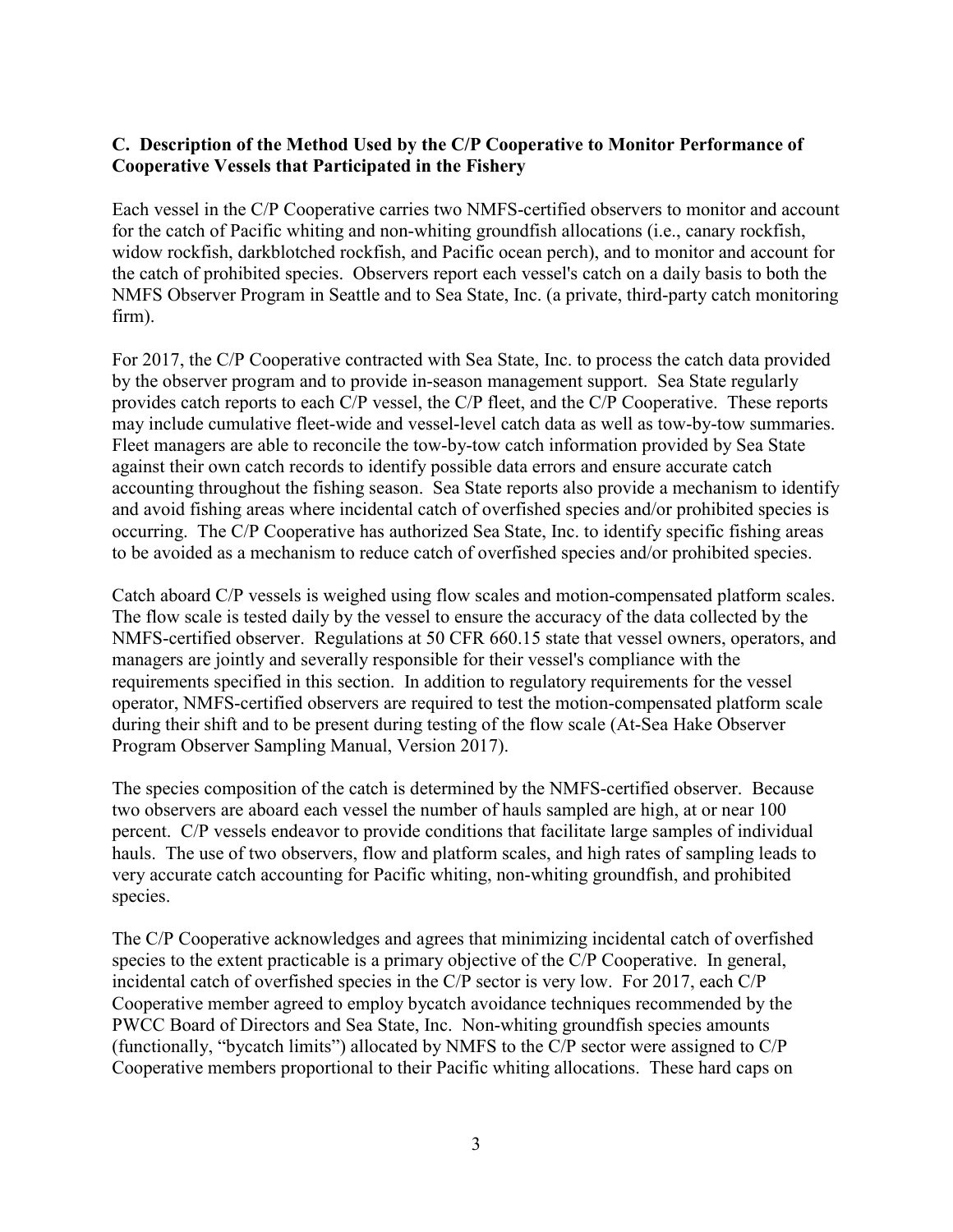incidental catch, if exceeded, would cause the C/P sector to cease fishing, thereby ensuring that C/P Cooperative catch of overfished species is minimized to the extent practicable.

## **D. Description of Any Actions Taken by the C/P Cooperative in Response to Any Vessels that Exceed Their Allowed Catch and Bycatch**

In 2017, no vessels exceeded their allowed catch or bycatch amounts. Minor adjustments to the harvest schedule may be made to accommodate the inseason needs of member vessels. For example, one member company may choose to provide small amounts of their percentage of the annual catcher processor allocation of catch or bycatch to another member company if the former company has completed operations for the year and the latter is still active in the fishery.

## **E. Plans for the 2018 C/P Cooperative Fishery, Including the Companies Participating in the Cooperative, the Harvest Agreement, and Catch Monitoring and Reporting Requirements**

For 2018, companies participating in the C/P Cooperative include:

## AMERICAN SEAFOODS COMPANY LLC; GLACIER FISH COMPANY LLC; TRIDENT SEAFOODS CORPORATION

2018 C/P Cooperative Pacific Whiting Harvest Schedule:

| Member                              | Percentage of Annual<br><b>Catcher Processor Allocation</b> |  |  |  |
|-------------------------------------|-------------------------------------------------------------|--|--|--|
| American Seafoods Company LLC       | 49.4%                                                       |  |  |  |
| <b>Trident Seafoods Corporation</b> | 29.6%                                                       |  |  |  |
| Glacier Fish Company LLC            | 21.0%                                                       |  |  |  |

2018 C/P Cooperative Catch Monitoring and Reporting Requirements:

Each member of the C/P Cooperative carries two NMFS-certified observers aboard each of its vessels to monitor and account for total catch, including catch of prohibited species. Observers report each vessel's daily catch to the NMFS Observer Program in Seattle and to Sea State.

For 2018, the C/P Cooperative will contract with Sea State, Inc. to process the catch data provided by the observer program and to provide in-season management support. Sea State regularly provides catch reports to each C/P vessel, the C/P fleet, and the C/P Cooperative. These reports may include cumulative fleet-wide and vessel-level catch data as well as tow-bytow summaries. Fleet managers are able to reconcile the tow-by-tow catch information provided by Sea State against their own catch records to identify possible data errors and ensure accurate catch accounting throughout the fishing season.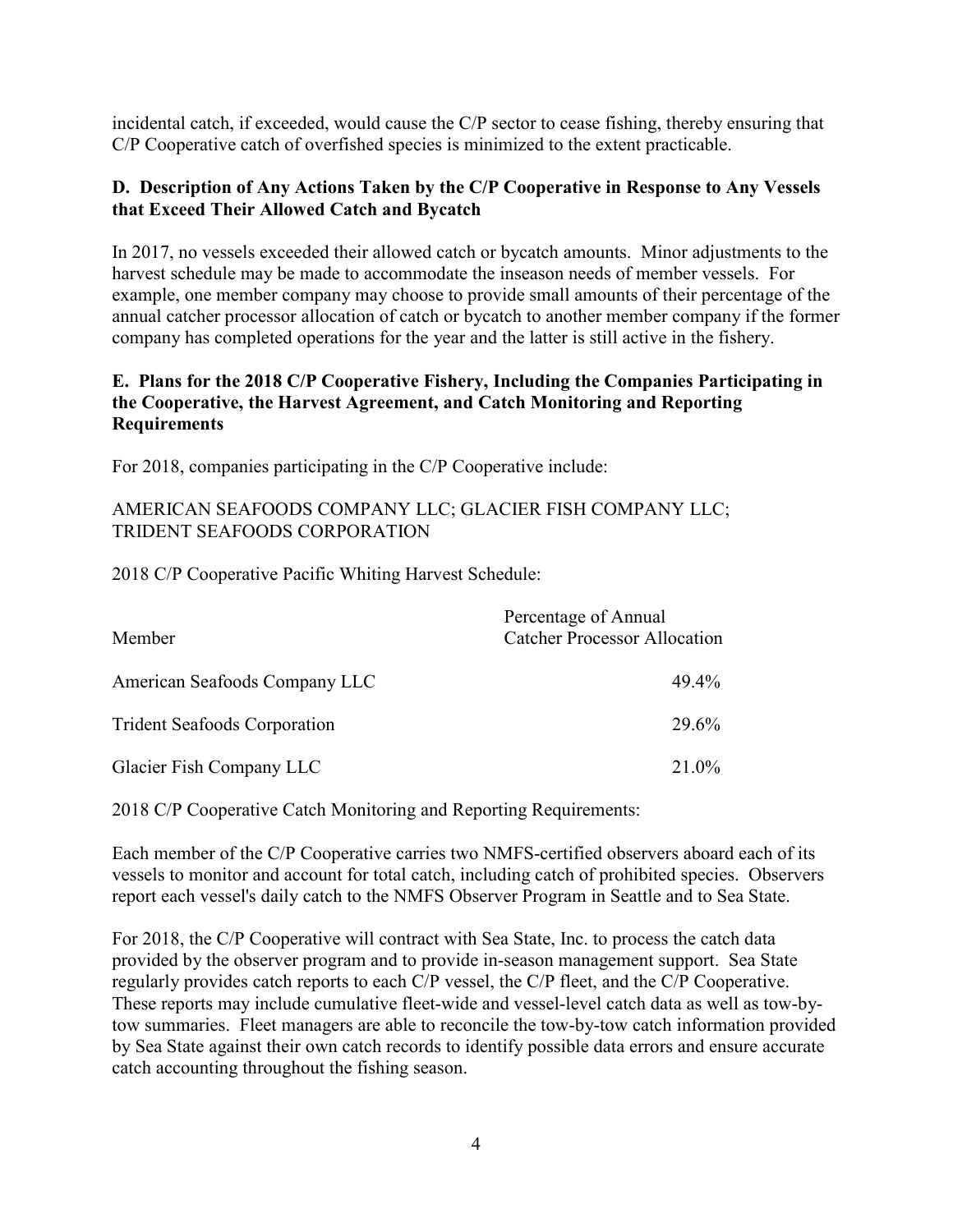Catch aboard C/P vessels is weighed using flow scales and motion-compensated platform scales. The flow scale is tested daily by the vessel to ensure the accuracy of the data collected by the NMFS-certified observer. Regulations at 50 CFR 660.15 state that vessel owners, operators, and managers are jointly and severally responsible for their vessel's compliance with the requirements specified in this section. In addition to regulatory requirements for the vessel operator, NMFS-certified observers are required to test the motion-compensated platform scale during their shift and to be present during testing of the flow scale (At-Sea Hake Observer Program Observer Sampling Manual, Version 2017).

The species composition of the catch is determined by the NMFS-certified observer. Because two observers are aboard each vessel the number of hauls sampled are high, at or near 100 percent. C/P vessels endeavor to provide conditions that facilitate large samples of individual hauls. The use of two observers, flow and platform scales, and high rates of sampling leads to very accurate catch accounting for Pacific whiting, non-whiting groundfish, and prohibited species.

###